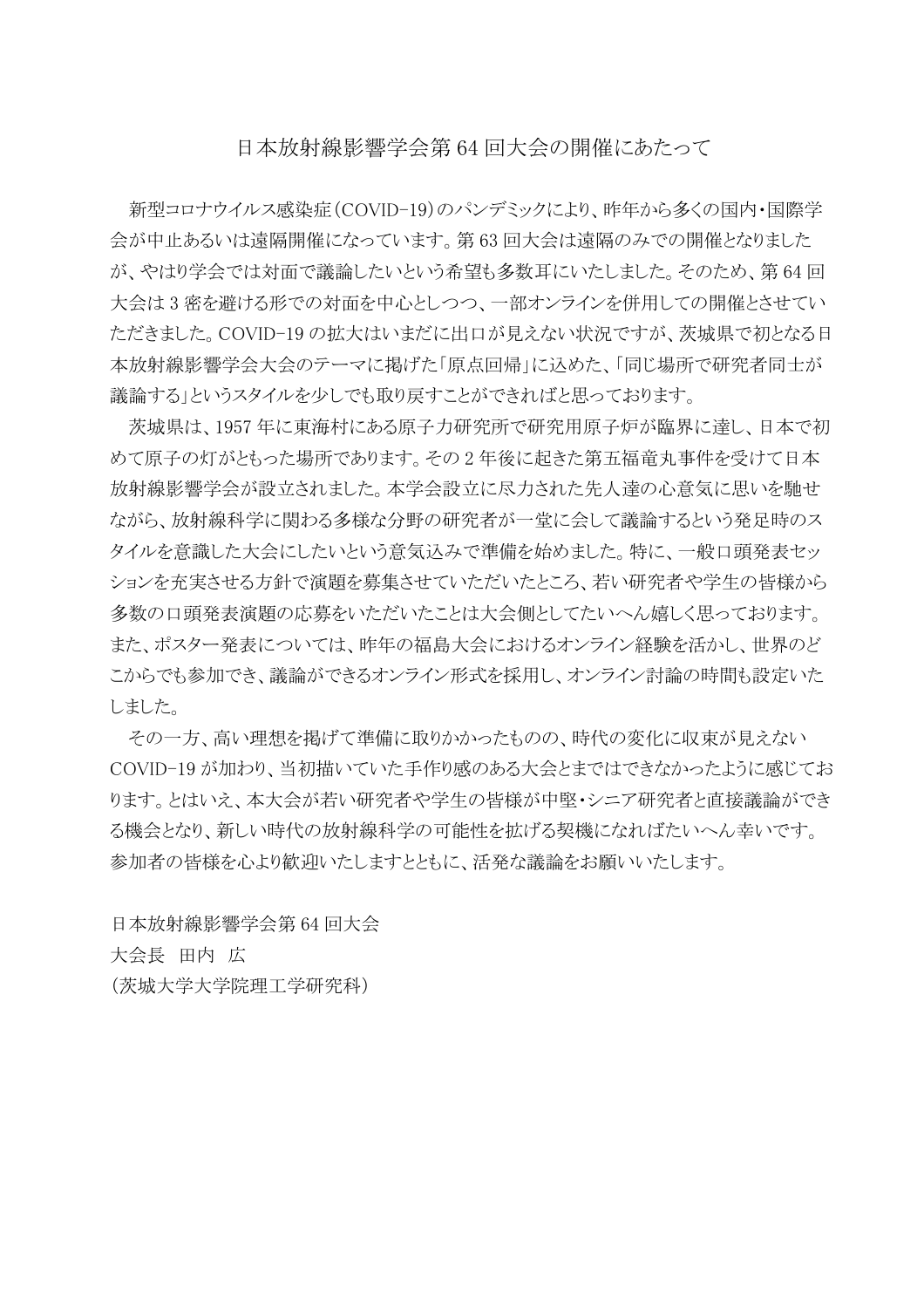Welcome message from the Meeting President

Due to the pandemic of COVID-19, many domestic and international conferences have been canceled or held remotely since last year. The 63rd Annual Meeting of Japanese Radiation Research Society (JRRS) was held only remotely, but we believe that face-to-face discussions should be necessary in the academic conference. Therefore, the 64th Annual Meeting is held in combination with some online, while focusing on face-to-face meetings that avoid the "Three Cs (Closed-spaces, Crowded places, Close-contact setting)". We posted the "return to origin" as the theme of the first meeting of the JRRS in Ibaraki Prefecture. We infuse the theme with the situation "researchers discuss at the same venue". Although the COVID-19 is still expanding in Japan, but we hope to regain the original style as much as possible.

Ibaraki Prefecture is the first place in Japan where an "light of atomic power" was lit when a research reactor reached a criticality at the Japan Atomic Energy Research Institute in Tokai Village in 1957. The JRRS was established in response to the Daigo Fukuryu Maru incident that occurred two years later. While thinking about the spirit of the forefathers who contributed to the establishment of this society, we prepared with the ambition to make the conference conscious of the style at the time of its inauguration, in which researchers from various fields related to radiation science gather and discuss. In this point of view, we started preparation of the meeting with the policy of enhancing general oral presentation sessions. Now we are very pleased as the convention side that we received a large number of applications for oral presentations from young researchers and students. We have adopted an online format for poster presentations, which allows participants from anywhere in the world to participate and discuss.For the purpose, we set a time for online discussions on the first day of the meeting.

Because of the still ongoing COVID-19 pandemic, we faced many difficulties to make the meeting with a handmade feeling that was originally drawn. However, we hope that this meeting will be an opportunity for young researchers and students to have direct discussions with mid-career and senior researchers, as well as to be an opportunity to expand the possibilities of radiation science in a new era.

We welcome the all the participants here and ask them the mutual, fruitful discussions.

The 64th Annual Meeting of the Japanese Radiation Research Society (JRRS) The Meeting President Hiroshi Tauchi, Ph.D. (Ibaraki University)